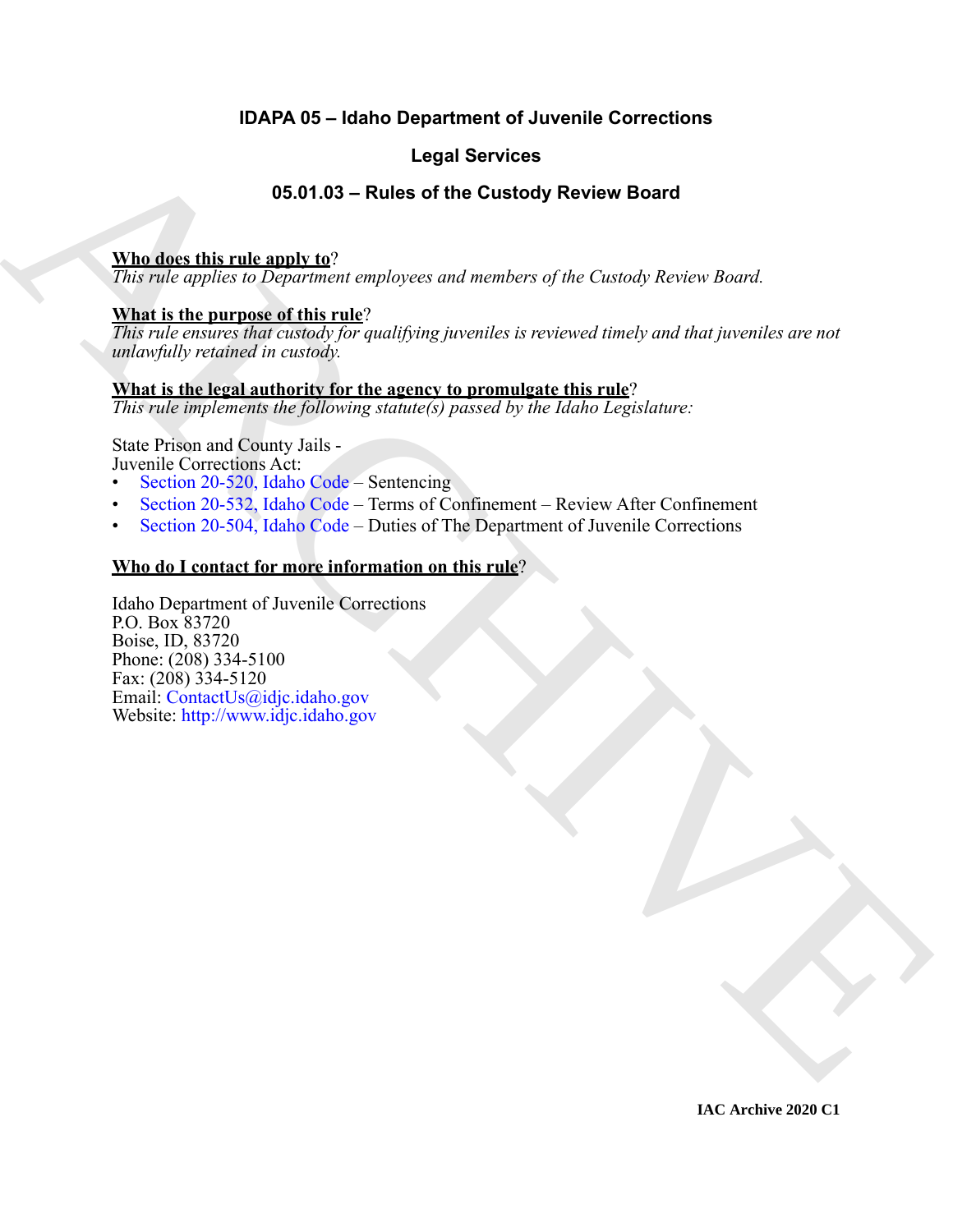# **Table of Contents**

# 05.01.03 - Rules of the Custody Review Board

| 102. Structure And Composition Of The Custody Review Board.  4 |  |
|----------------------------------------------------------------|--|
|                                                                |  |
|                                                                |  |
|                                                                |  |
|                                                                |  |
|                                                                |  |
|                                                                |  |
|                                                                |  |
|                                                                |  |
|                                                                |  |
|                                                                |  |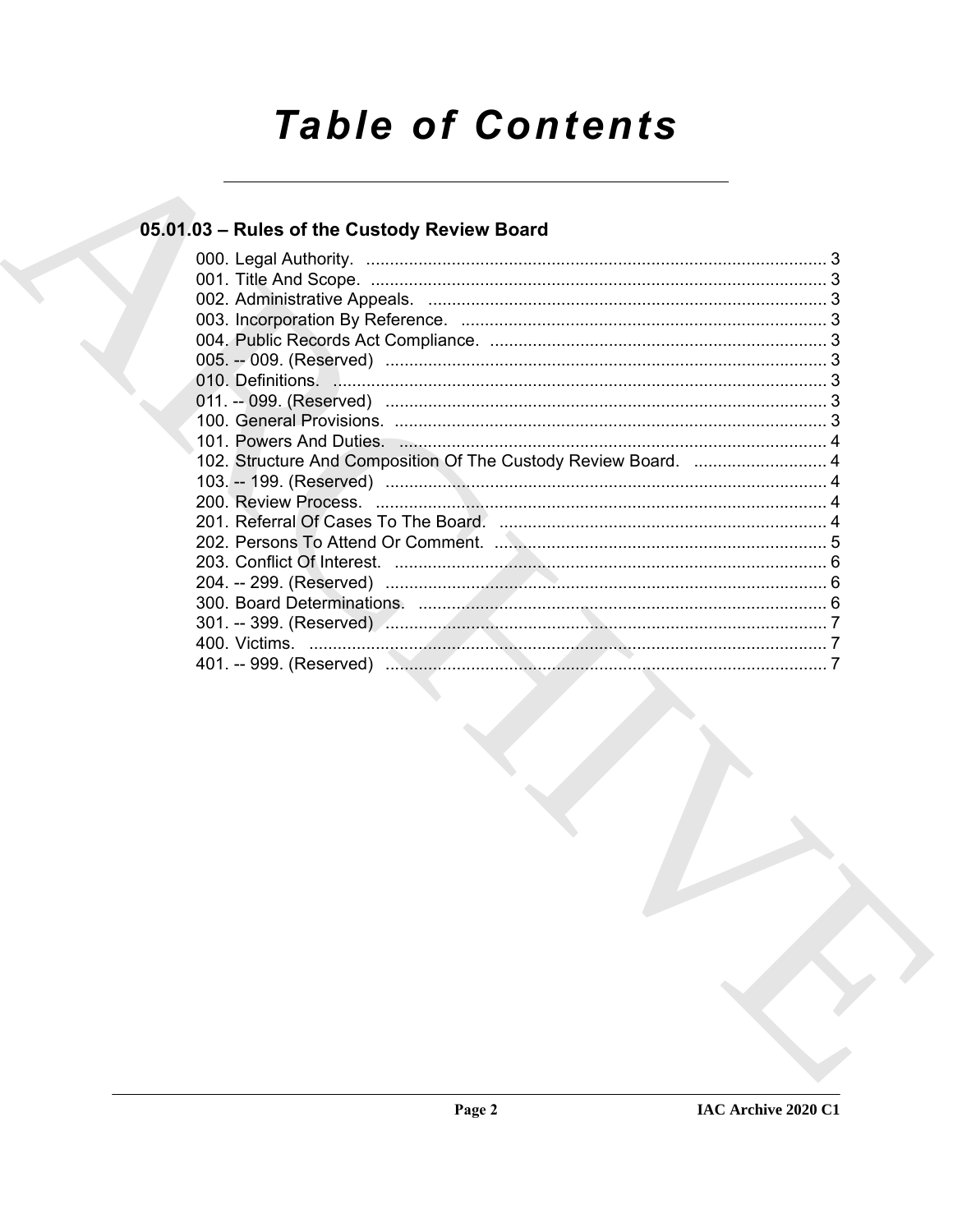#### **05.01.03 – RULES OF THE CUSTODY REVIEW BOARD**

#### <span id="page-2-23"></span><span id="page-2-1"></span><span id="page-2-0"></span>**000. LEGAL AUTHORITY.**

These rules are adopted pursuant to Title 20, Chapter 5, Idaho Code. (3-20-20)

#### <span id="page-2-2"></span>**001. TITLE AND SCOPE.**

<span id="page-2-25"></span>**01. Title**. These rules are titled IDAPA 05.01.03, "Rules of the Custody Review Board." (3-20-20)

**02. Scope**. These rules are established to ensure that the juvenile corrections system in Idaho and the Custody Review Board are consistently based on the principles of accountability, community protection, and competency development.

#### <span id="page-2-10"></span><span id="page-2-3"></span>**002. ADMINISTRATIVE APPEALS.**

|  |  | This chapter does not provide for appeal of the determination of the Custody Review Board. | $(3-5-08)$ |
|--|--|--------------------------------------------------------------------------------------------|------------|
|  |  |                                                                                            |            |

#### <span id="page-2-22"></span><span id="page-2-4"></span>**003. INCORPORATION BY REFERENCE.**

| There are no documents incorporated by reference into these rules. |  | $(5-3-03)$ |
|--------------------------------------------------------------------|--|------------|
|                                                                    |  |            |

#### <span id="page-2-24"></span><span id="page-2-5"></span>**004. PUBLIC RECORDS ACT COMPLIANCE.**

The records associated with the Custody Review Board are juvenile records of the Idaho Department of Juvenile<br>Corrections, and are subject to the Idaho Public Records Act, Title 74, Chapter 1, Idaho Code. (5-3-03) Corrections, and are subject to the Idaho Public Records Act, Title 74, Chapter 1, Idaho Code.

#### <span id="page-2-6"></span>**005. -- 009. (RESERVED)**

#### <span id="page-2-11"></span><span id="page-2-7"></span>**010. DEFINITIONS.**

In addition to the definitions in Section 20-502, Idaho Code, the following definitions apply: (3-20-20)

<span id="page-2-14"></span><span id="page-2-13"></span><span id="page-2-12"></span>**01. Board**. The Custody Review Board of the Idaho Department of Juvenile Corrections. (5-3-03)

**02. Case Management Team**. A team consisting of juvenile services coordinator (JSC), case manager, and juvenile probation officer (JPO) who provide input in setting and following through with treatment goals.

 $(5-3-03)$ 

**03. Case Manager**. Department staff assigned to directly manage a juvenile's case, such as a group leader at a state institution; or, if a juvenile is placed at a contract program, the contract provider's employee assigned to directly manage a juvenile's case.

<span id="page-2-15"></span>**04. Classification**. A process for determining the treatment needs and requirements of juveniles committed to the Department and for assigning them to housing units or programs according to their needs and existing resources. (3-20-20)

<span id="page-2-17"></span><span id="page-2-16"></span>**05. Extended Time in Custody**. Any period a juvenile remains in custody after age nineteen (19) and not to exceed age twenty-one (21). (3-20-20)

601. THE A ARCHITECTURE THE ALCOHORNEY STAR CARE<br>
Thus Electro and Section 2011 and Section 2012 and Section 2012 and Section 2012 and Section 2012<br>
(a) The Thus Theory and Section 2012 and Section 2012 and Section 2012 **06. Juvenile Records**. Information concerning the individual's delinquent or criminal, personal, and medical history and behavior and activities while in custody, including but not limited to commitment papers, court orders, personal property receipts, visitors' lists, type of custody, disciplinary infractions and actions taken, grievance reports, work assignments, program participation, and miscellaneous correspondence. (5-3-03)

<span id="page-2-18"></span>**07. Juvenile Services Coordinator (JSC)**. An employee of the Department assigned to a particular juvenile as the case worker, licensed in social work. (3-5-08)

#### <span id="page-2-8"></span>**011. -- 099. (RESERVED)**

#### <span id="page-2-19"></span><span id="page-2-9"></span>**100. GENERAL PROVISIONS.**

**01. Hearings**. All matters and testimony concerning juveniles, before the Board, are confidential and are conducted in accordance with Title 74, Chapters 1 and 2, Idaho Code; and Title 20, Chapter 5, Idaho Code, regarding juvenile records and proceedings. (3-29-17)

<span id="page-2-21"></span><span id="page-2-20"></span>**02. Written Record**. A written record of the vote by the Board shall be kept confidential and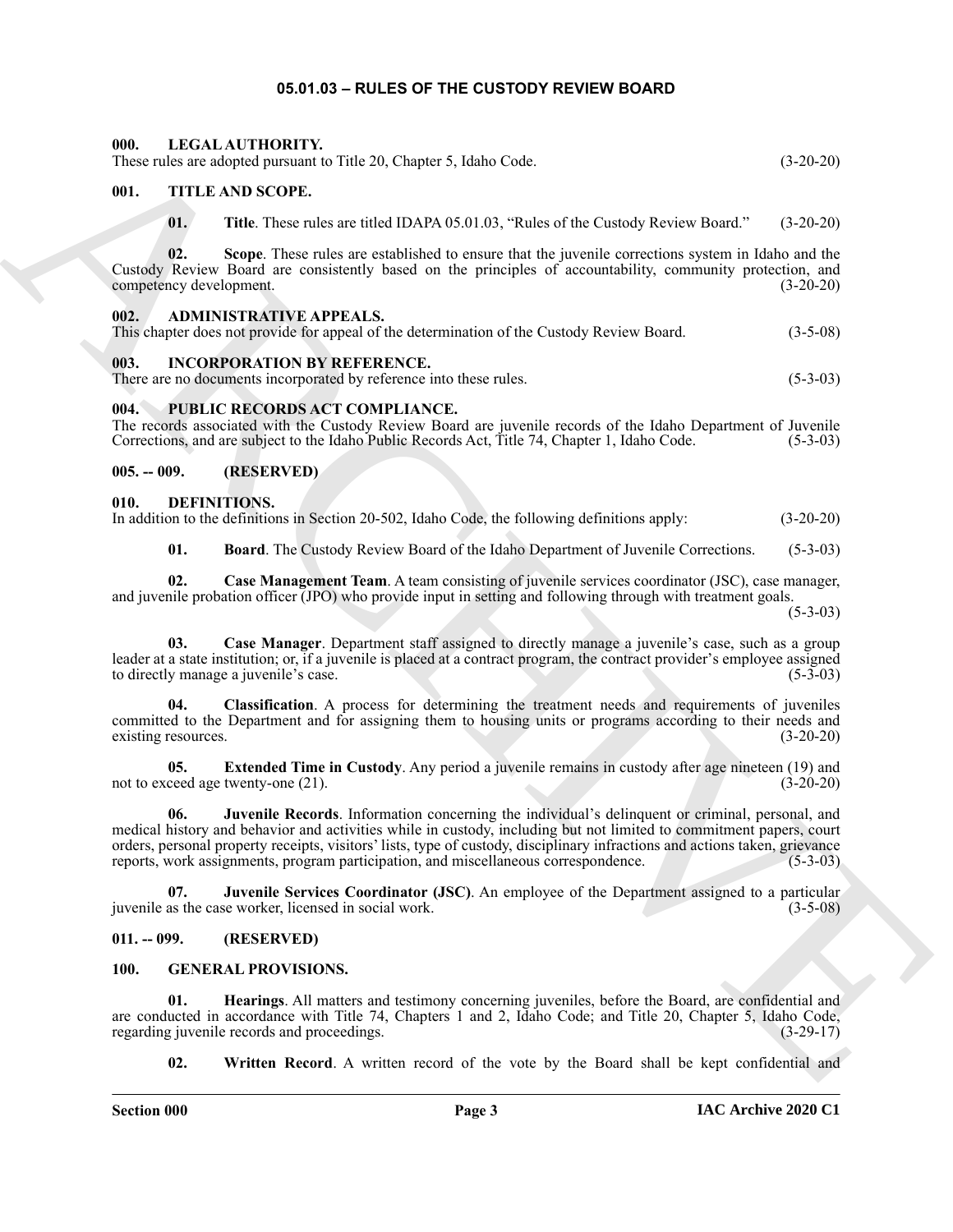# *Department of Juvenile Corrections*

privileged from disclosure, to the extent allowed by law, and provided that the record, or portions thereof, is made available upon request for all lawful purposes or as required by the Idaho Public Records Act, Title 74, Chapter 1, Idaho Code. (3-29-17)

<span id="page-3-5"></span>**03. Confidentiality**. Distribution of the record by the Board or an employee of the Department to any person not specifically allowed by law to receive or read it may result in disciplinary action. (5-3-03)

<span id="page-3-6"></span>**04. Records of Hearings and Meetings**. Summary minutes of individual hearings and case reviews will be signed by the Board and maintained in the Department office. (3-20-20)

#### <span id="page-3-10"></span><span id="page-3-7"></span><span id="page-3-0"></span>**101. POWERS AND DUTIES.**

<span id="page-3-8"></span>**Review**. The Board is empowered by Sections 20-520(1)(r) and 20-532, Idaho Code, to review the cases of juveniles in the custody of the Department whose cases have been referred to the Board according to Section 201 of these rules. (3-5-08)

**Strainer of Liveralite Controlliners** (Exclusive Research) **A Exclusive Controlliners** (Exclusive Research) **Exclusive Controlliners** (Exclusive Research) **Exclusive Controlliners** (Exclusive Research) **Exclusive Contr 02. Board Determinations**. After conducting its review, the Board will advise the Director whether it has determined that the juvenile before it needs an extended time in custody to address accountability, community protection, and competency. (3-5-08)

<span id="page-3-11"></span>**03.** Placement. The Board cannot direct the placement or treatment of a juvenile in the Department's (3-29-17)  $\frac{1}{3}$  (3-29-17)

<span id="page-3-9"></span>**04. Release Date for Juveniles**. If a juvenile appears before the Board and the Board determines that he not be retained in custody, the Director shall set a release date for the juvenile, as follows: (3-20-20)

**a.** If a juvenile appears before the Board prior to his nineteenth birthday, but before a reasonable and appropriate release plan has been finalized, the Department may retain the juvenile long enough to finalize those plans, not to exceed forty-five (45) days after the juvenile's nineteenth birthday. (4-6-05)

**b.** In all other cases, the Department may retain the juvenile long enough to finalize a reasonable and appropriate release plan, not to exceed forty-five (45) days after the Director signs the Board's determination.

(3-20-20)

#### <span id="page-3-14"></span><span id="page-3-1"></span>**102. STRUCTURE AND COMPOSITION OF THE CUSTODY REVIEW BOARD.**

<span id="page-3-15"></span>**Board Members**. The Board is composed of four (4) members appointed by the Director who represent a variety of juvenile justice experiences and victim perspectives, or who are otherwise qualified. (3-20-20)

<span id="page-3-17"></span>**02. Terms of Appointment**. The Director shall fill each succeeding vacancy for terms of four (4) years. Board vacancies for unexpired terms are appointed by the Director for the remainder of the term. All appointees may be reappointed. Appointees serve at the pleasure of the Director. (3-20-20)

<span id="page-3-16"></span>**03. Compensation of Board Members**. Members will be compensated as provided by Section 59- 509(b), Idaho Code. They serve without honorarium or compensation but are reimbursed for actual and necessary expenses, subject to the limits provided in Section 67-2008, Idaho Code. (5-3-03) expenses, subject to the limits provided in Section 67-2008, Idaho Code.

#### <span id="page-3-2"></span>**103. -- 199. (RESERVED)**

#### <span id="page-3-13"></span><span id="page-3-3"></span>**200. REVIEW PROCESS.**

A juvenile in the custody of the Department does not have the legal right or ability to request or demand a case review by the Board. A review by the Board does not create a liberty interest for the juvenile, and cannot be appealed. All cases come before the Board as outlined in Section 201 of these rules (3-20-20)

#### <span id="page-3-12"></span><span id="page-3-4"></span>**201. REFERRAL OF CASES TO THE BOARD.**

The Board shall review cases referred to it and will advise the Director whether it has determined that extended time in custody is necessary for a juvenile to address competency, accountability and community protection. (3-5-08)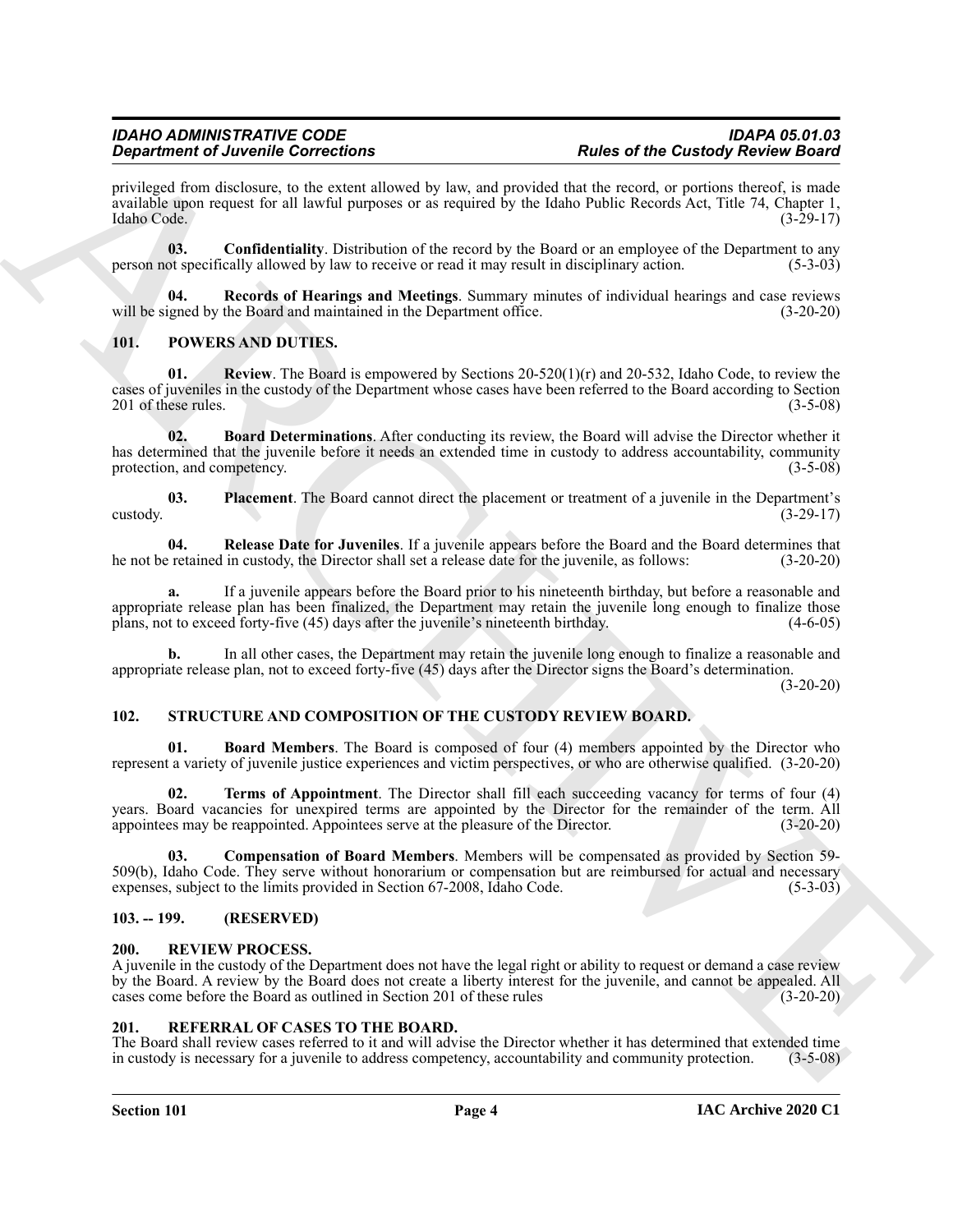<span id="page-4-8"></span><span id="page-4-7"></span><span id="page-4-6"></span><span id="page-4-5"></span>

|                                  | <b>Department of Juvenile Corrections</b>                                                                                                                                                                                                                                                                                                                                                                                                                                                         | <b>Rules of the Custody Review Board</b>                                                                |  |  |
|----------------------------------|---------------------------------------------------------------------------------------------------------------------------------------------------------------------------------------------------------------------------------------------------------------------------------------------------------------------------------------------------------------------------------------------------------------------------------------------------------------------------------------------------|---------------------------------------------------------------------------------------------------------|--|--|
| 01.                              | Cases Eligible for Referral. A juvenile's case is eligible for referral to the Board if:                                                                                                                                                                                                                                                                                                                                                                                                          | $(3-20-20)$                                                                                             |  |  |
| a.                               | The juvenile is no more than six $(6)$ months from his nineteenth birthday and one $(1)$ or more<br>members of the juvenile's case management team believes that the juvenile needs extended time in custody beyond<br>that juvenile's nineteenth birthday; or                                                                                                                                                                                                                                    | $(4-6-05)$                                                                                              |  |  |
| b.                               | The juvenile, at the time of commitment to the Department, is past age nineteen (19) or will reach<br>age nineteen (19) prior to the next scheduled meeting of the Board.                                                                                                                                                                                                                                                                                                                         | $(3-29-17)$                                                                                             |  |  |
| 02.                              | Juvenile Has Not Appeared Before the Board. Any juvenile who has not appeared before the<br>Board in person or by video conference prior to the date of his nineteenth birthday, excepting those juveniles<br>described in Paragraph 201.01.b. above, shall be released from custody on that date or as soon thereafter as a<br>reasonable release plan can be determined and finalized. The final release date will not exceed forty-five (45) days<br>after the juvenile's nineteenth birthday. | $(3-29-17)$                                                                                             |  |  |
| 03.                              | <b>Hearing Schedules.</b> Once a case is referred, the Board will set a date for the review hearing.                                                                                                                                                                                                                                                                                                                                                                                              | $(3-29-17)$                                                                                             |  |  |
| 04.                              | Written Submissions. All written documents and letters to be considered at a particular hearing<br>need to be submitted fourteen (14) calendar days in advance of the scheduled hearing in order to ensure that they will<br>be considered. Other documents may be allowed after this deadline by unanimous consent of the Board members<br>present. Documents may include:                                                                                                                       | $(3-20-20)$                                                                                             |  |  |
| a.                               | Progress reports to the courts pursuant to Sections 20-532 and 20-540, Idaho Code;                                                                                                                                                                                                                                                                                                                                                                                                                | $(5-3-03)$                                                                                              |  |  |
| b.<br>judgment;                  | Report on original offenses leading to commitment plus order for commitment and orders of                                                                                                                                                                                                                                                                                                                                                                                                         | $(5-3-03)$                                                                                              |  |  |
| c.                               | Written recommendations from each member of the case management team;                                                                                                                                                                                                                                                                                                                                                                                                                             | $(3-20-20)$                                                                                             |  |  |
| d.<br>administering these tests; | Polygraph results and written conclusions and recommendations from the professionals                                                                                                                                                                                                                                                                                                                                                                                                              | $(5-3-03)$                                                                                              |  |  |
| e.                               | Psychosocial or psychosexual evaluations;                                                                                                                                                                                                                                                                                                                                                                                                                                                         | $(5-3-03)$                                                                                              |  |  |
| f.                               | Victim's written statement;                                                                                                                                                                                                                                                                                                                                                                                                                                                                       | $(5-3-03)$                                                                                              |  |  |
| g.                               | Juvenile's written statement;                                                                                                                                                                                                                                                                                                                                                                                                                                                                     | $(5-3-03)$                                                                                              |  |  |
| h.                               | Initial classification;                                                                                                                                                                                                                                                                                                                                                                                                                                                                           | $(5-3-03)$                                                                                              |  |  |
| i.                               | Custody level assessment at case review; and                                                                                                                                                                                                                                                                                                                                                                                                                                                      | $(5-3-03)$                                                                                              |  |  |
| j.                               | Any other pertinent information.                                                                                                                                                                                                                                                                                                                                                                                                                                                                  | $(5-3-03)$                                                                                              |  |  |
| 202.                             | PERSONS TO ATTEND OR COMMENT.                                                                                                                                                                                                                                                                                                                                                                                                                                                                     |                                                                                                         |  |  |
| 01.                              | Juvenile. The juvenile who is the subject of a custody review proceeding is required to appear<br>either in person or by videoconference.                                                                                                                                                                                                                                                                                                                                                         | $(5-3-03)$                                                                                              |  |  |
| 02.<br>subject of the hearing.   | Witnesses. The Board allows for the participation of victims, attorneys, members of the case<br>management team, and approved family members or others who have a direct relationship to the specific hearing or                                                                                                                                                                                                                                                                                  | $(5-3-03)$                                                                                              |  |  |
|                                  |                                                                                                                                                                                                                                                                                                                                                                                                                                                                                                   | <b>Participation.</b> Persons who want to participate in hearings shall notify the Board staff fourteen |  |  |

#### <span id="page-4-4"></span><span id="page-4-3"></span><span id="page-4-2"></span><span id="page-4-1"></span><span id="page-4-0"></span>**202. PERSONS TO ATTEND OR COMMENT.**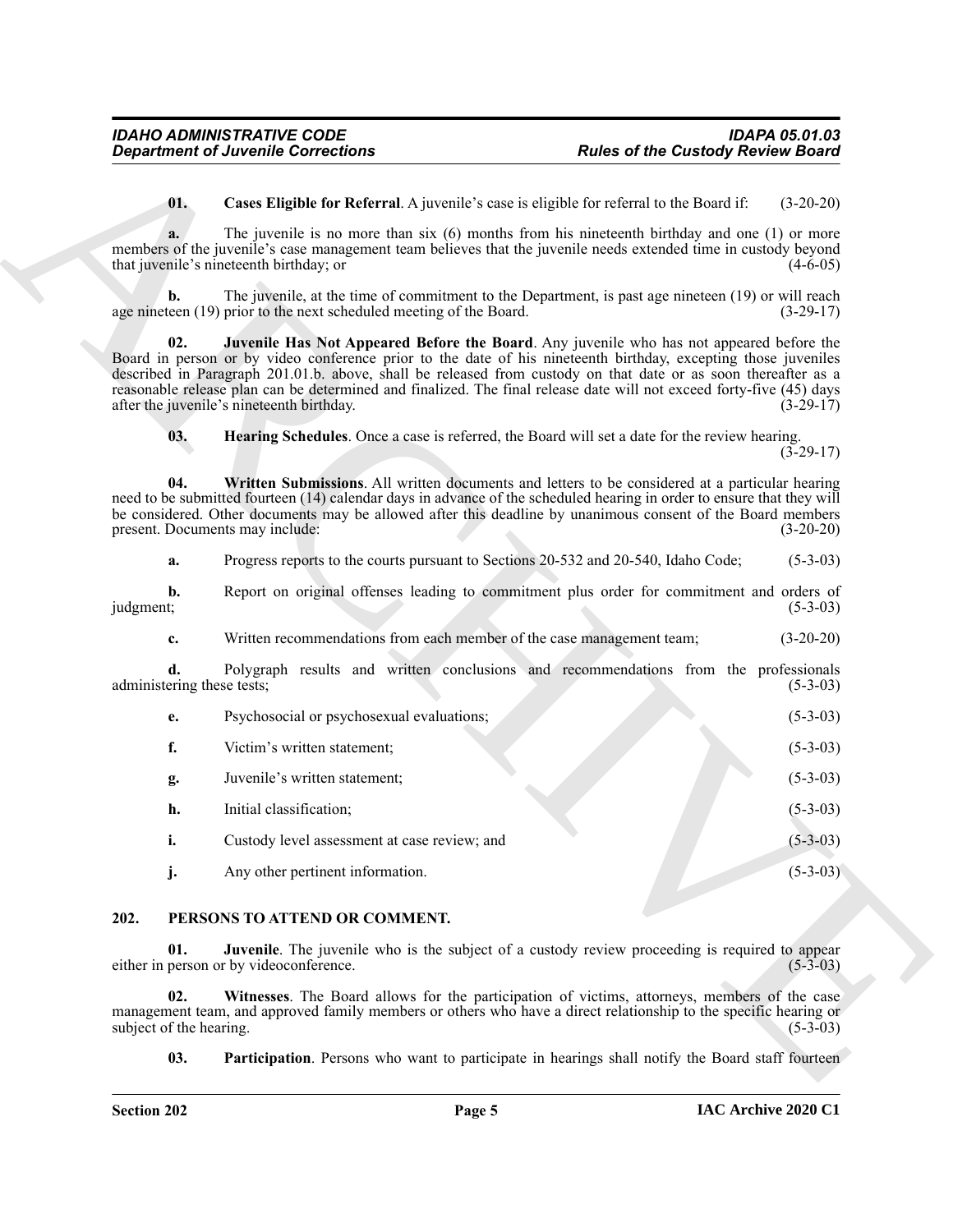#### *IDAHO ADMINISTRATIVE CODE IDAPA 05.01.03 Department of Juvenile Corrections*

(14) calendar days in advance of the scheduled hearing. Children, including victims, under the age of fourteen (14), may not be allowed to attend the hearings without prior approval of the Director or Board. Parents or guardians of child victims in a case may appear and comment. (5-3-03)

<span id="page-5-11"></span>**04. Time Limited**. At its discretion, the Board may limit the time allotted to each participant during the proceeding.  $(3-29-17)$ 

<span id="page-5-12"></span>**05. Exclusion**. At its discretion, the Board may exclude witnesses or participants for inappropriate or disruptive behavior, or other good cause. (3-29-17)

#### <span id="page-5-10"></span><span id="page-5-0"></span>**203. CONFLICT OF INTEREST.**

A member of the Board who has personal knowledge of a case, shall notify all other Board members of this fact prior to the meeting where that case is to be considered. The remaining members of the Board will determine whether that member should be disqualified from participating in the review of that case and determination. (5-3-03)

### <span id="page-5-1"></span>**204. -- 299. (RESERVED)**

#### <span id="page-5-3"></span><span id="page-5-2"></span>**300. BOARD DETERMINATIONS.**

All determinations by the Board regarding a juvenile are prepared in writing and given to the Director. (3-5-08)

<span id="page-5-5"></span>**01. Confidentiality**. All determinations, including any written documents from any source regarding ile's case, will be held by the Department in the invenile's case management file. (3-5-08) the juvenile's case, will be held by the Department in the juvenile's case management file.

<span id="page-5-4"></span>**02. Board's Determination to the Director**. The Board's written determination concerning the juvenile's need for extended time in custody will be given to the Director no later than thirty (30) calendar days after the date the Board receives the last documents or interviews the last witness pertaining to the case. (3-20-20)

<span id="page-5-9"></span>**Reconsideration**. The Board may reconsider its determination in any case only if the vote based on the reconsideration is made before the written determination is given to the Director. Only the members who heard the case may discuss or vote on any reconsideration of the determination. (3-5-08)

**a.** Any member of the Board who was present for and heard the juvenile's case may call for a vote to reconsider the Board's determination by making a request through the Board chair. (3-5-08)

**b.** Any reconsideration may occur by teleconference, in person, by videoconference, or any combination thereof. (3-5-08)

<span id="page-5-7"></span>**c.** The chair will call for a motion to reconsider, and a vote. (3-5-08)

**d.** The determination is given to the Director in the same manner as is specified in Subsection 300.02, of these rules. (3-20-20) of these rules. (3-20-20)

**04. Indeterminate Sentence Remains**. If the Board determines that a juvenile needs to stay for an extended time in custody of the Department, that determination does not create a determinate sentence of any kind, and the Director retains the authority to release the juvenile at any later time deemed appropriate. (3-20-20)

<span id="page-5-8"></span>**05. Official Record of Hearing/Review**. The signed summary minutes are the official record of a hearing or case review and the original record will be maintained with records of the Department. (3-20-20)

**Solution of Juneality description**<br>
(14) cheapty description (a) **Example Construction** and the construction of the Construction (4) cheapty and the construction (4) cheapty and the construction (4) cheapty and the const **06. Evaluation of Juvenile Cases**. Juvenile cases are evaluated on the individual merits of each case. The Board's evaluation of a case and a juvenile's need for extended time in custody are not based upon any predetermined hearing standard, criteria, or precedent. Factors that may be taken into account by the Board include, but are not limited to: (5-3-03)

- <span id="page-5-6"></span>**a.** Seriousness of the crime; (5-3-03)
- **b.** Prior criminal history of the juvenile, as well as prior commitments to the Department; (5-3-03)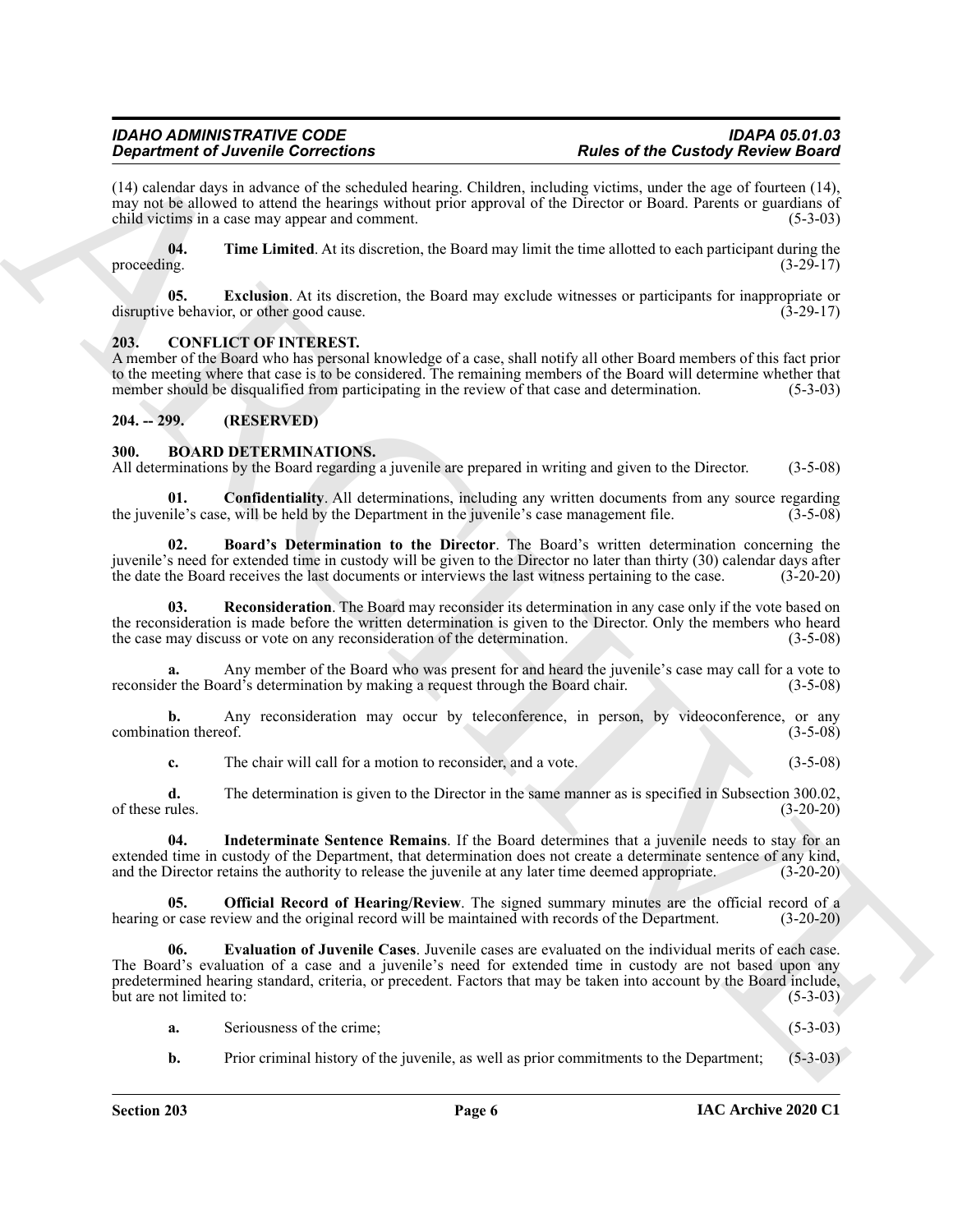**c.** Progress or completion of program, treatment plan, accountability; (5-3-03)

**d.** Institutional history to include conformance to established rules, involvement in programs and overall behavior; (5-3-03)

**e.** Evidence of the development of a positive social attitude and the willingness to fulfill the obligations of a good citizen; and (5-3-03)

<span id="page-6-3"></span>**f.** Information or reports regarding physical, psychological, or other conditions. (5-3-03)

#### <span id="page-6-0"></span>**301. -- 399. (RESERVED)**

#### <span id="page-6-1"></span>**400. VICTIMS.**

<span id="page-6-4"></span>The Department and the Board will respect the rights of victims of crime in Idaho, pursuant to the Idaho Constitution and statute. When a juvenile's case is referred for review, the Department will provide the Board with a list of crime victims who were officially identified by the adjudicating court or prosecuting attorney. (3-20-20) victims who were officially identified by the adjudicating court or prosecuting attorney.

**Experiment of Australia Corrections**<br>
Consideration is the desired program, revaining the material plant accounts of the Caustody Resider Board<br>
Correlation of the development of a positive second active increase in Equa **01. Notice to Victims**. The Board will notify identified victims of a juvenile's crime that a custody review hearing is scheduled. These victims will also be notified of their right to submit written statements or information and their right to provide testimony. After the review proceeding, the Department shall notify victims of the Board's determination regarding the custody of the juvenile. (3-20-20) the Board's determination regarding the custody of the juvenile.

**a.** Notices of rights, hearings, the Board's final determinations, and any anticipated release documents will be sent to the victim of record at the last known address. The victim is responsible for providing any change of address. (3-20-20) address.  $(3-20-20)$ 

<span id="page-6-5"></span>**b.** Victims may request that they not be notified or contacted. (5-3-03)

**02. Victim Testimony**. A victim may attend all custody review hearings pertinent to their case and provide testimony. The victim may be allowed to testify before the Board members during a hearing session outside the juvenile's presence. (3-20-20)

<span id="page-6-2"></span>**401. -- 999. (RESERVED)**